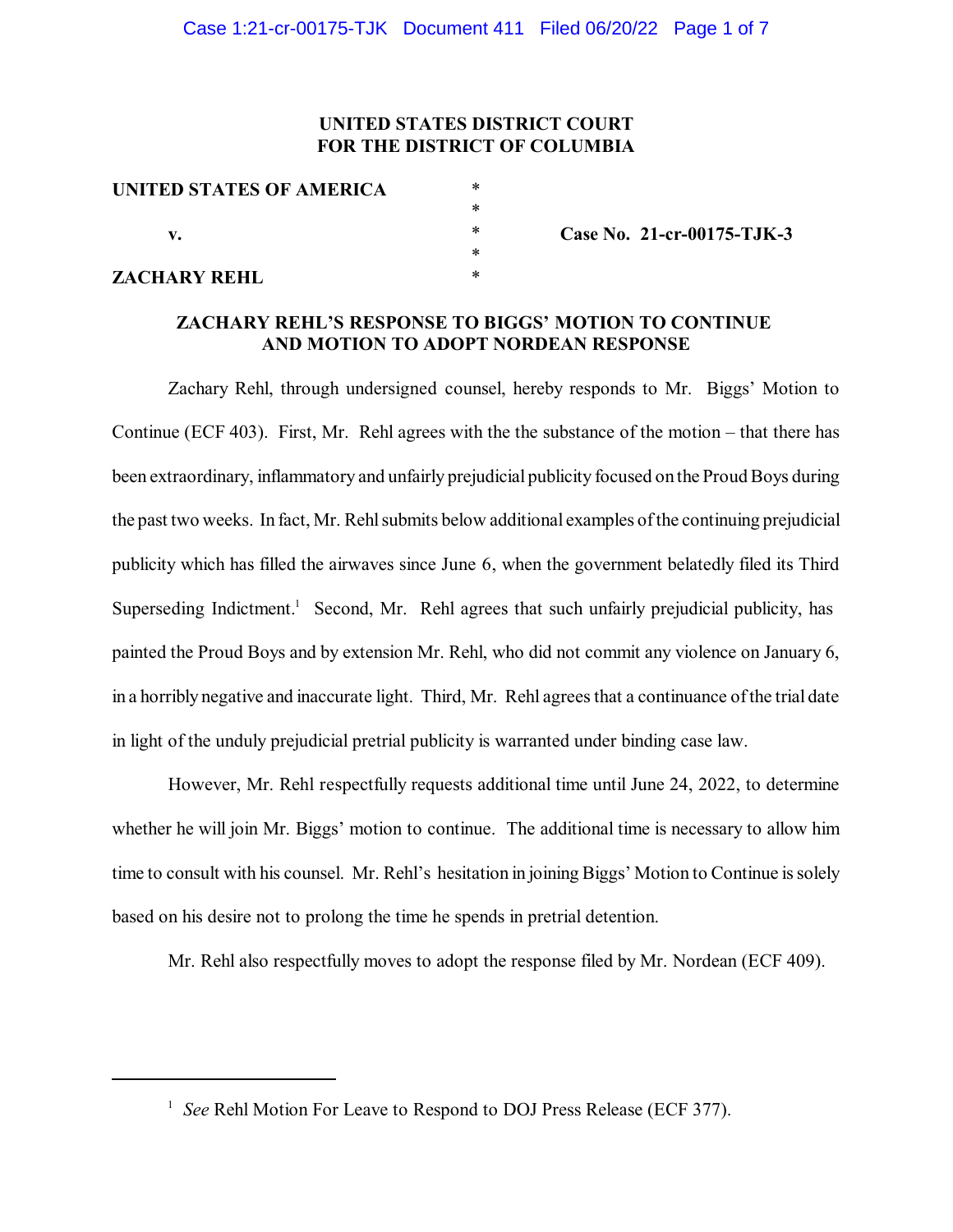### **Additional Unfairly Prejudicial Publicity**

The focus by the Congressional Committee on the Proud Boys has been called "striking" by CBS' Congressional correspondent, who has been following the January 6 prosecutions. The Proud Boys have also been mentioned prominently on various television shows and print reporting. They have been unfairly labeled a "violent domestic extremist" group and sensational allegations about their participation on January 6 have been made. Some examples follow:

## **A. January 6 Committee Hearing, June 16, 2022.**

After Mr. Biggs filed his motion on June 16, 2022, while the Court was holding a status conference in the instant case, the J6 Committee held a hearing. Among other things, one of the members of the Committee, Congressman Pete Aguilar, read and introduced into the record an allegation from the Complaint filed against Mr. Pezzola, wherein an unidentified witness has alleged that sometime "after the events at the Capitol" the witness had a conversation with Pezzola and a group of other persons. The witness alleged that someone in the group said that "they would have killed [Vice President] Mike Pence if given the chance."<sup>2</sup> See "8 revelations from Day 3 of the Jan. 6 committee hearings" *at https://tinyurl.com/2dtcbcys.* This explosive allegation is not cited in the Third Superseding Indictment in the instant case. Mr. Rehl was not present at the time the statement was allegedly made.

A number of articles and twitter comments picked up on this explosive allegation. *3*

*United States v. Pezzola*, No. 21-cr-00052 (ECF 1-1 at ¶ 17). <sup>2</sup>

The story was carried by multiple other media outlets. *See, e.g,* NY Times*, "Jan. 6* 3 *Hearings Day 3: Panel Says Trump Brought Nation to the Verge of a Constitutional Crisis"* at https://www.nytimes.com/live/2022/06/16/us/jan-6-hearings; Washington Post, Opinion *Trump's pressure campaign on Pence was more vindictive than anyone imagined* at https://tinyurl.com/4apkwcyp; Daily Beast, *Informant Told Feds Proud Boys 'Would Have Killed'*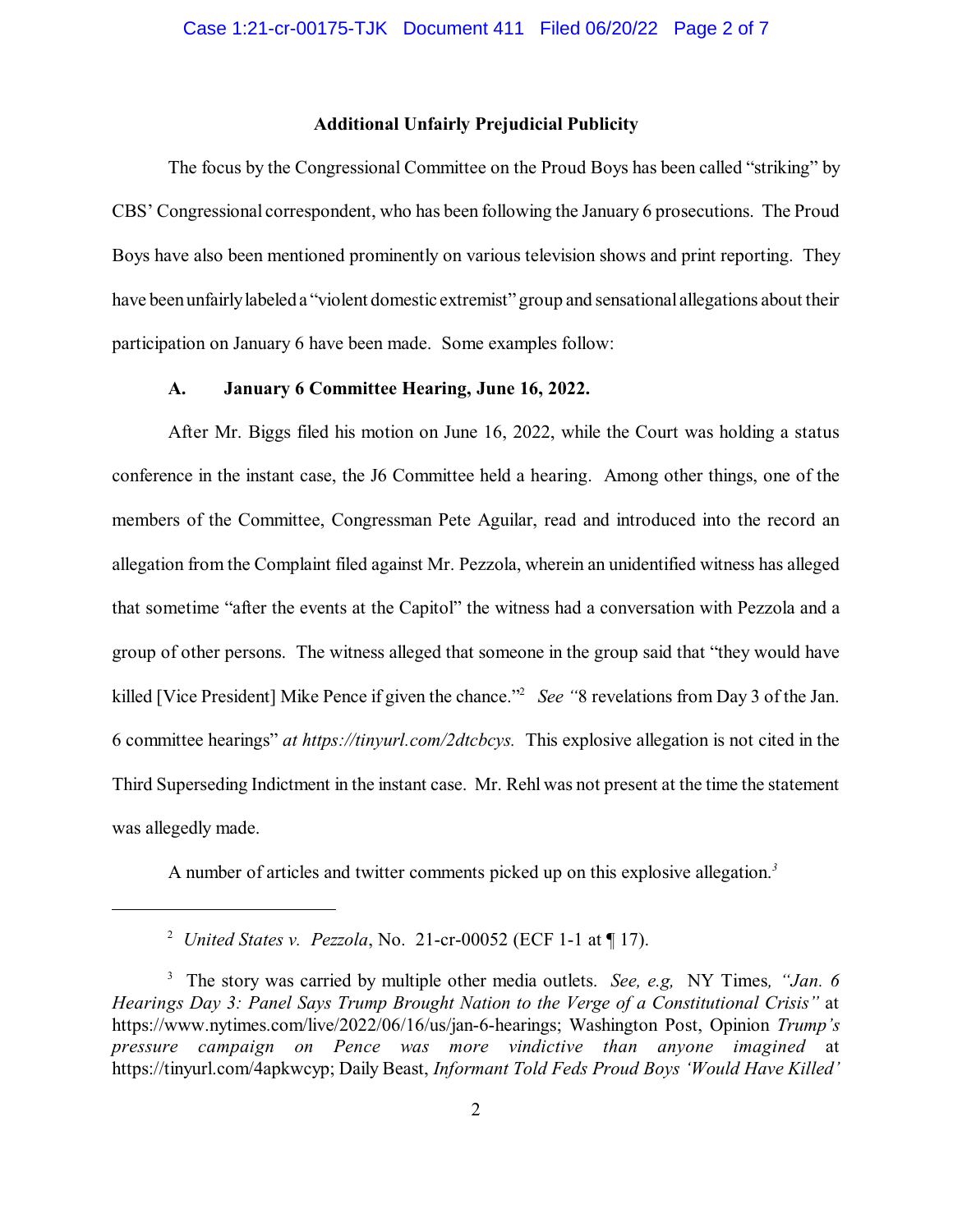### **B. Cable and Television Shows**

*Face the Nation*, (CBS) Sunday, June 12, 2022 at https://tinyurl.com/myc2wptn

JOHN DICKERSON [host]: One of the other disclosures in the -- in the hearings on Thursday night was the role of the Proud Boys, quite a lot that -- that was painstakingly put forward.

Some people have said, well, one of the things you proved is the Proud Boys were on the march before President Trump gave his speech on January 6. So, if they were already off to march, how could President Trump have incited them?

What's your – what's your response to that comment?

REPRESENTATIVE ADAM KINZINGER [RepublicanCommittee Member]: Well, again, I think what we wanted to do Thursday is show the top lines of what happened with some kind of overall things to be aware of. More information will come out on that.

. . .

JOHN DICKERSON: . . .

Scott, at the end of this -- at the end of the hearing, the chairman, Thompson, said something tantalizing about the Proud Boys and the administration. What did you make of that?

SCOTT MACFARLANE<sup>4</sup>: Absolutely struck by how much time was spent Thursday talking about the Proud Boys by this committee.

The revelation at the end was that the Proud Boys, according to the committee, was doing reconnaissance the morning of January 6, before President Trump ever spoke, and that they were looking for vulnerabilities, places to lead the mob into the Capitol.

Now, the Justice Department has charged the Proud Boys with seditious conspiracy. In fact, they were in court that morning to plead not guilty. That the January 6 Committee is so interested in them is

<sup>4</sup> Mr. MacFarlane is CBS' Congressional Correspondent, who has been reporting on the January 6 prosecutions daily.

*Pence on Jan. 6* at https://tinyurl.com/2w94ycsz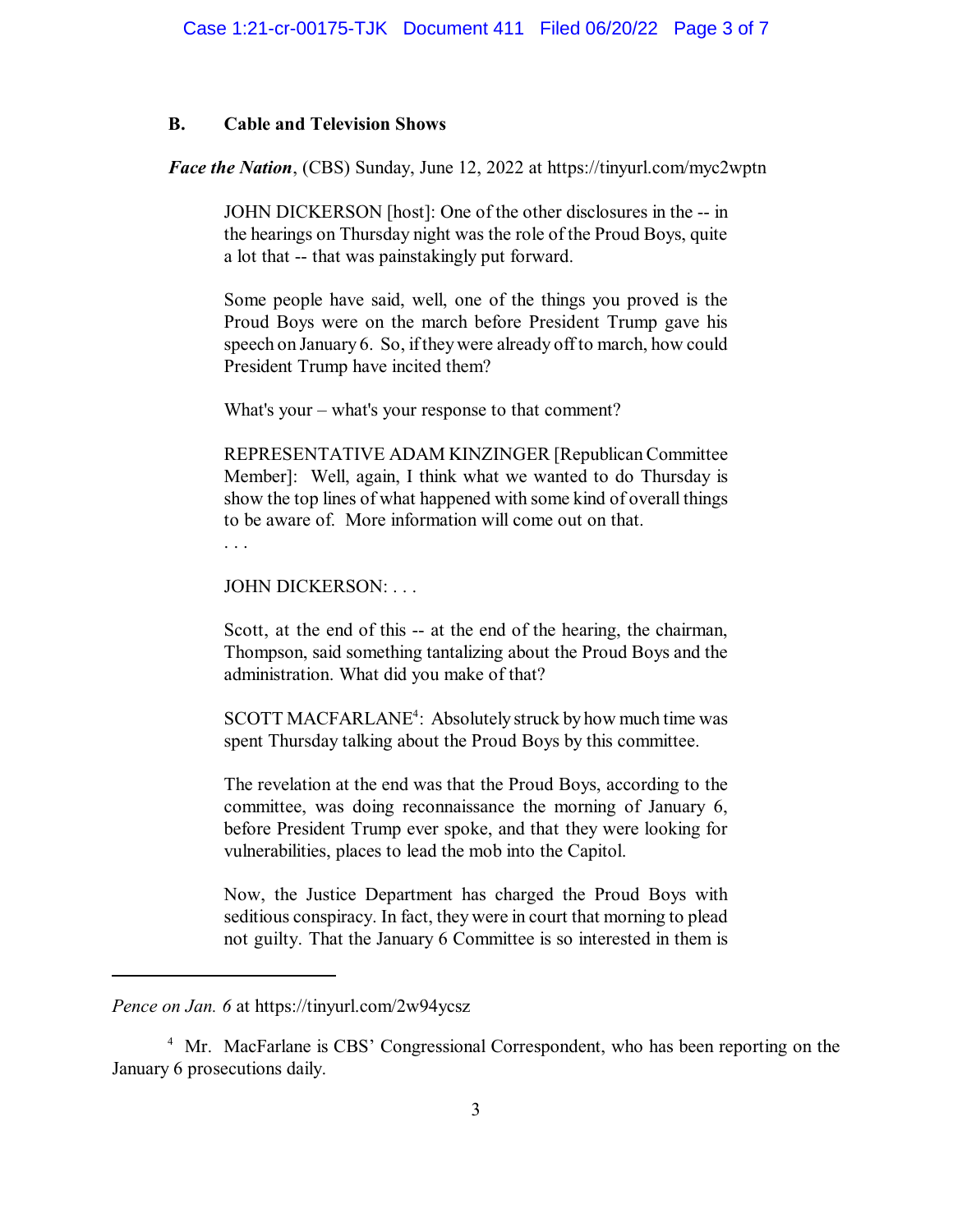striking. That they were referenced a half-dozen times in the opening hearing is striking, because it's clear this committee is going to draw some kind of line between the Proud Boys and the organizers of the rally, potentially President Trump.

*Meet the Press,* (NBC) Sunday, June 19, 2020 at https://tinyurl.com/3vk36new

CHUCK TODD [host]: And joining me now is a member of the January6th select committee, Democratic Congressman Jamie Raskin of Maryland. He, of course, was the lead impeachment manager during the second impeachment. Congressman Raskin, welcome back to Meet the Press.

. . .

REP. JAMIE RASKIN: . . .You know, we sort of divided up the labor. And I'm working on the mobilization of the mob and the domestic violent extremist groups, like the Proud Boys, the Oath Keepers, the Three Percenters and so on. So that's not a particular detail that I've been following.

*New Day* (CNN), June 16, 2022, weekday news show 5

BERMAN [host]: Again, focusing on some of the new reporting overnight, "The Times" reports that Eastman was saying what he believed to be happening within the Supreme Court. He was telling people he knew what was happening in the Supreme Court with regards to one possible case. What are the implications of that?

RASKIN [Congressman]: Well, I mean, the first thing to understand, of course, is that we are only putting things out there that we understand to be evidence. And so if there is evidence that he said that, we will report that he said that. That doesn't necessarily mean it's true. He could have been lying about what he knew on the inside.

On the other hand, perhaps he had some backchannel connection to the Supreme Court, and we want to ferret that out if that's true, to determine whether the same people who were establishing a backchannel to the Proud Boys, the Oath Keepers, the Three Percenters, and the domestic violent extremist movement, also had a backchannel somehow to the Supreme Court of the United States of America.

 $5$  Transcript at https://transcripts.cnn.com/show/nday/date/2022-06-16/segment/05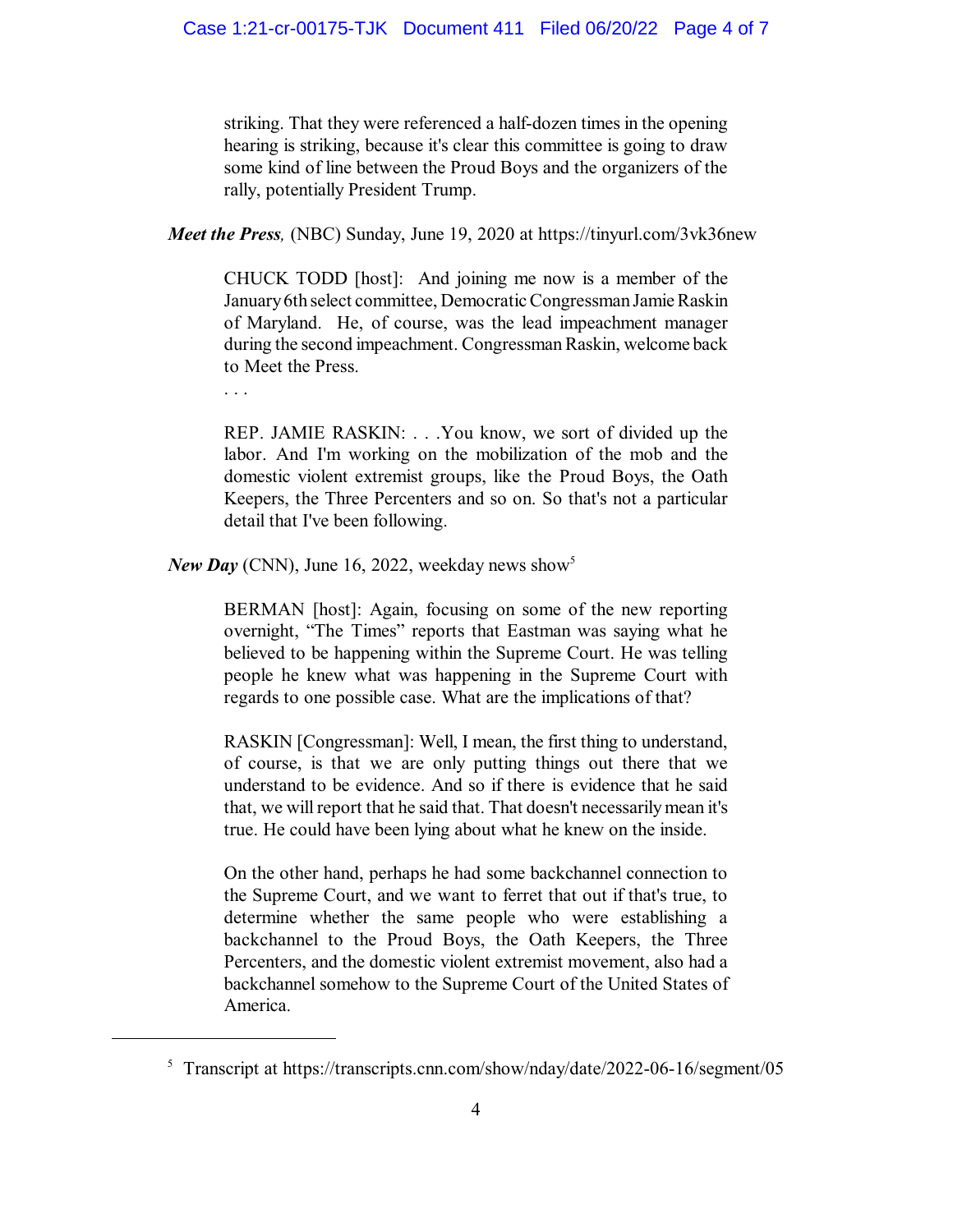BERMAN: I'm sorry who was in Trump world establishing a backchannel to the Proud Boys and Oath Keepers?

RASKIN: Well, all of that is to come soon. This is actually the hearing that I'm working on is about the relationship between this whole effort and the domestic violent extremist groups, and how the mob was actually mobilized and put into action.



The Recount & @therecount · Jun 16 .@JohnBerman: "Who was, in Trump world, establishing a backchannel to the Proud Boys and Oath Keepers?" Rep. Jamie Raskin (D-MD): "All of that is to come soon."



## **C. New York Times Video**.

On June 17, 2022, the New York Times published a video montage titled "How the Proud Boys Breached the Capitol On January 6." The 17-minute video begins with Mr. Biggs speaking into the camera and features Mr. Tarrio, Mr. Biggs, Mr. Pezzola, and other Proud Boys, including Mr. Rehl, prominently. The montage includes video footage allegedly taken on January 6 as well as

 $6$  https://tinyurl.com/ytktwr63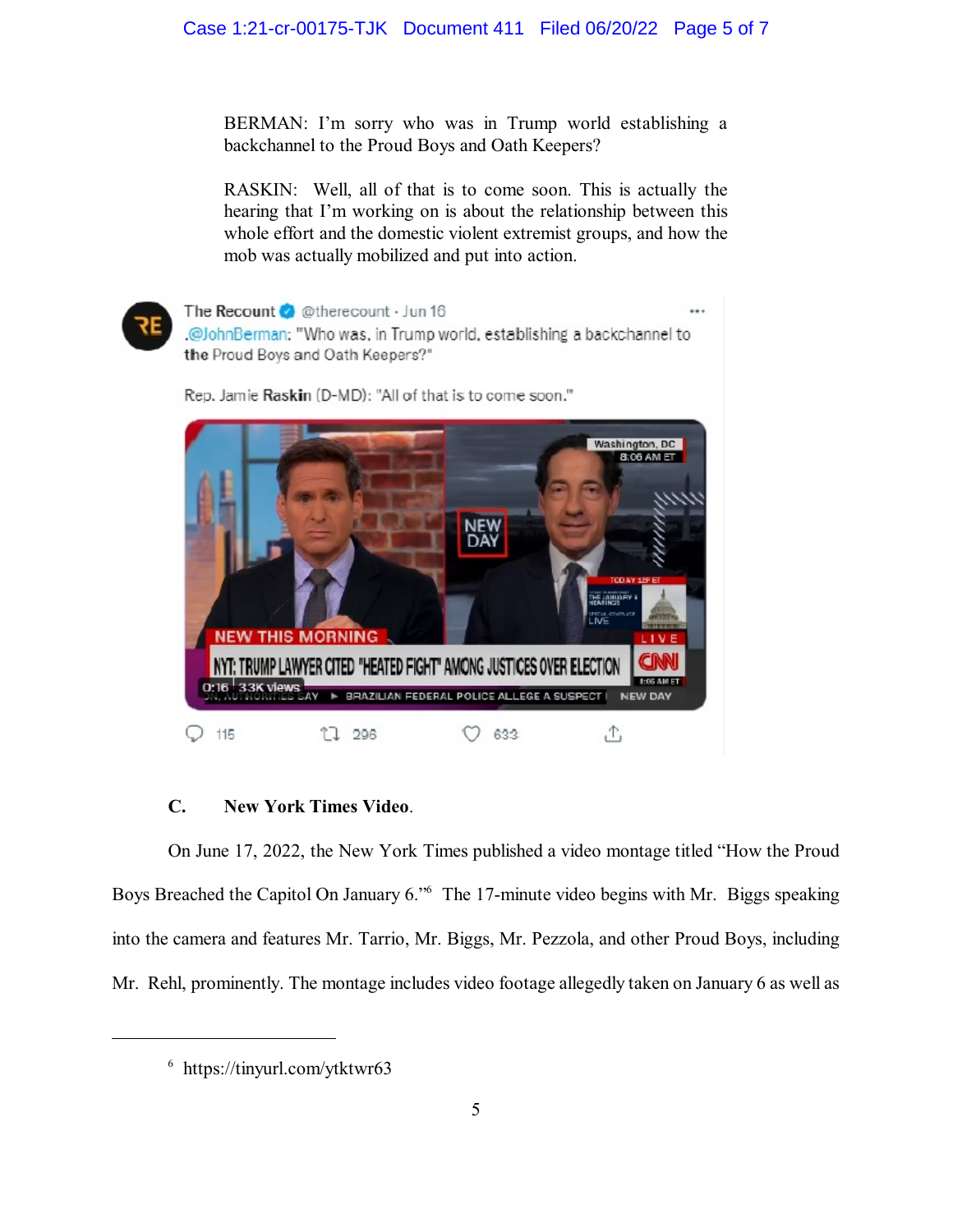### Case 1:21-cr-00175-TJK Document 411 Filed 06/20/22 Page 6 of 7

videos allegedly from earlier Proud Boys rallies in other cities. Throughout the video, a chyron at the bottom of the screen reads: "A Times investigation of court documents, text messages and hundreds of videos shows how the Proud Boys coordinated to instigate multiple breaches of the U.S. Capitol on Jan. 6."

#### **D. Late Night Comedy Shows**

The late night comedy shows not only picked up on the January 6 committee allegations, one of the shows mocked the idea that the jury pool might be tainted by the unfairly prejudicial coverage to big laughs from the audience.<sup>7</sup>

#### **CONCLUSION**

England, from whom the Western World has largely taken its concepts of individual liberty and of the dignity and worth of every man, has bequeathed to us safeguards for their preservation, the most priceless of which is that of trial by jury. This right has become as much American as it was once the most English. . . . The failure to accord an accused a fair hearing violates even the minimal standards of due process. 'A fair trial in a fair tribunal is a basic requirement of due process.' In the ultimate analysis, only the jury can strip a man of his liberty or his life.

*Irvin v. Dowd*, 366 U.S. 717, 721-22 (1961) (internal citations omitted). Unfortunately, the inflammatory and unfairly prejudicial publicity that is attending this case so close to trial is reaching a pervasive "carnival atmosphere" that persuaded the Supreme Court to overturn the murder conviction in *Sheppard v. Maxwell*, 384 U.S. 333 (1966).

*The Late Showwith Stephen Colbert* at https://www.youtube.com/watch?v=ncxCXzYrd0k <sup>7</sup>